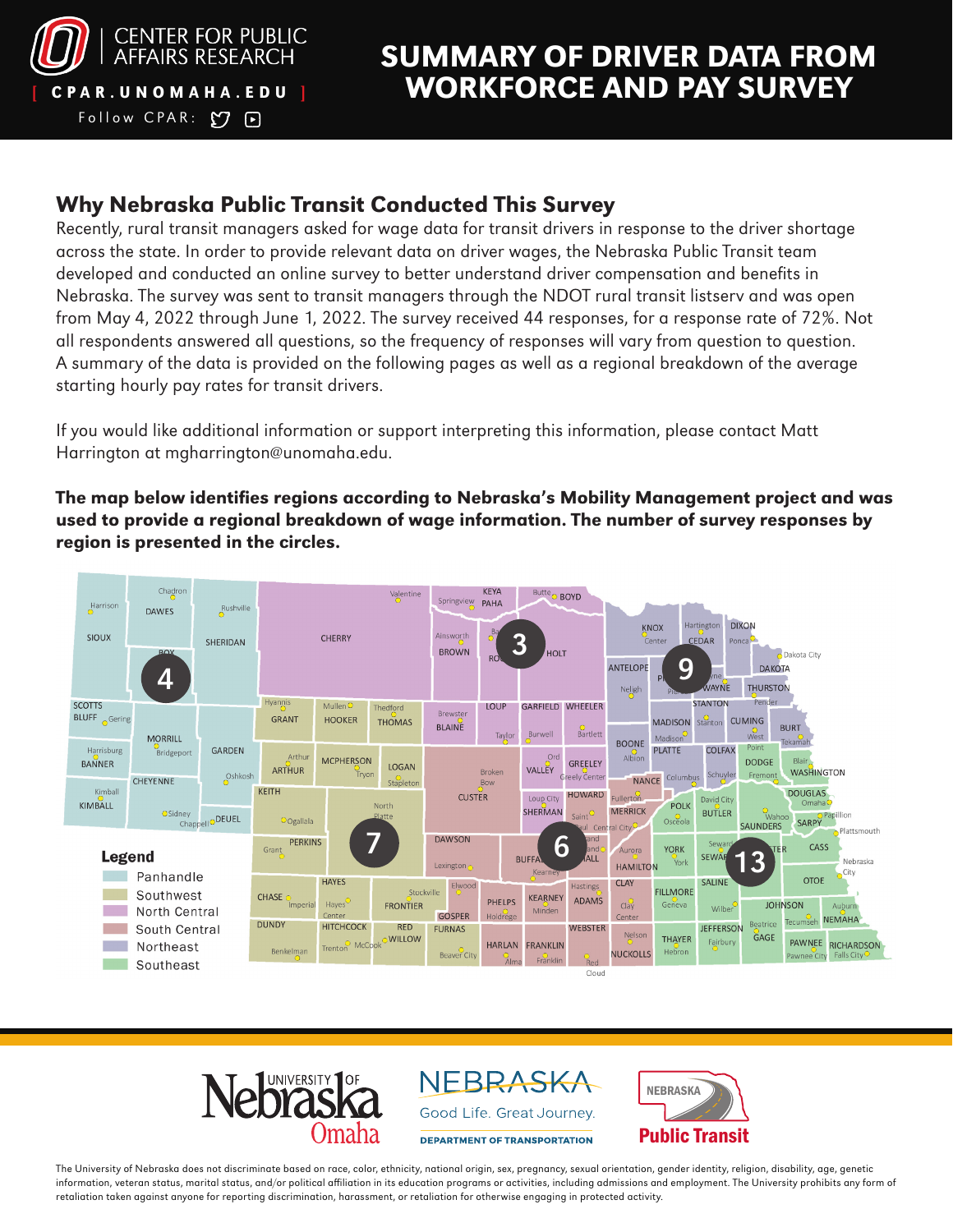## SUMMARY OF DRIVER DATA FROM WORKFORCE AND PAY SURVEY

## Who is responsible for operating your transit service?



#### Other Responses

County Senior Services, Hospital, Council of Governments, Area Agency on Aging, Tribal, University





NEBRASKA Good Life. Great Journey. **DEPARTMENT OF TRANSPORTATION** 



The University of Nebraska does not discriminate based on race, color, ethnicity, national origin, sex, pregnancy, sexual orientation, gender identity, religion, disability, age, genetic information, veteran status, marital status, and/or political affiliation in its education programs or activities, including admissions and employment. The University prohibits any form of retaliation taken against anyone for reporting discrimination, harassment, or retaliation for otherwise engaging in protected activity.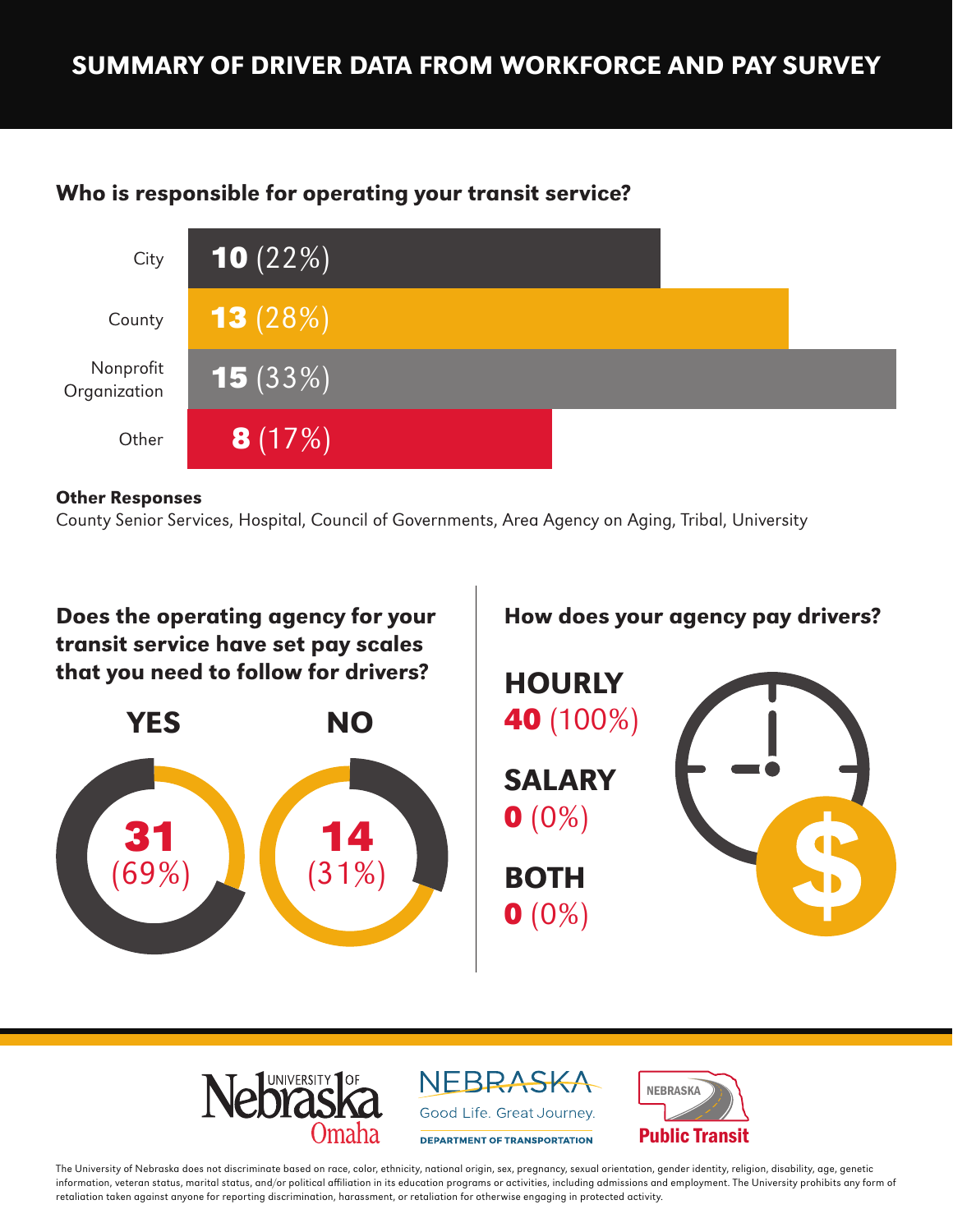## SUMMARY OF DRIVER DATA FROM WORKFORCE AND PAY SURVEY

|                      | <b>Average starting</b><br>hourly pay | <b>Lowest minimum</b><br>starting hourly pay | <b>Highest minimum</b><br>starting hourly pay |
|----------------------|---------------------------------------|----------------------------------------------|-----------------------------------------------|
| <b>North Central</b> | \$14.83                               | \$12.50                                      | \$17.00                                       |
| <b>Northeast</b>     | \$13.93                               | \$10.00                                      | \$17.00                                       |
| <b>Panhandle</b>     | \$12.43                               | \$10.00                                      | \$15.00                                       |
| <b>South Central</b> | \$13.38                               | \$12.00                                      | \$14.90                                       |
| Southeast            | \$11.69                               | \$9.00                                       | \$14.00                                       |
| Southwest            | \$12.00                               | \$9.00                                       | \$16.00                                       |
| <b>OVERALL</b>       | \$12.79                               | \$9.00                                       | \$17.00                                       |

#### What is the minimum starting hourly pay for your drivers?

#### What is the maximum starting hourly pay for your drivers?

|                      | <b>Average starting</b><br>hourly pay | <b>Lowest maximum</b><br>starting hourly pay | <b>Highest maximum</b><br>starting hourly pay |
|----------------------|---------------------------------------|----------------------------------------------|-----------------------------------------------|
| North Central*       | \$13.97                               | \$13.97                                      | \$13.97                                       |
| <b>Northeast</b>     | \$16.47                               | \$10.00                                      | \$20.50                                       |
| <b>Panhandle</b>     | \$14.22                               | \$10.00                                      | \$18.00                                       |
| <b>South Central</b> | \$14.75                               | \$12.00                                      | \$18.75                                       |
| Southeast            | \$12.39                               | \$9.00                                       | \$14.64                                       |
| Southwest            | \$14.00                               | \$11.00                                      | \$19.00                                       |
| <b>OVERALL</b>       | \$14.20                               | \$9.00                                       | \$20.50                                       |

\*2 respondents for North Central left this question blank so the maximum average starting hourly pay is lower than the minimum average starting hourly pay.



NEBRASKA Good Life. Great Journey.

DEPARTMENT OF TRANSPORTATION



The University of Nebraska does not discriminate based on race, color, ethnicity, national origin, sex, pregnancy, sexual orientation, gender identity, religion, disability, age, genetic information, veteran status, marital status, and/or political affiliation in its education programs or activities, including admissions and employment. The University prohibits any form of retaliation taken against anyone for reporting discrimination, harassment, or retaliation for otherwise engaging in protected activity.